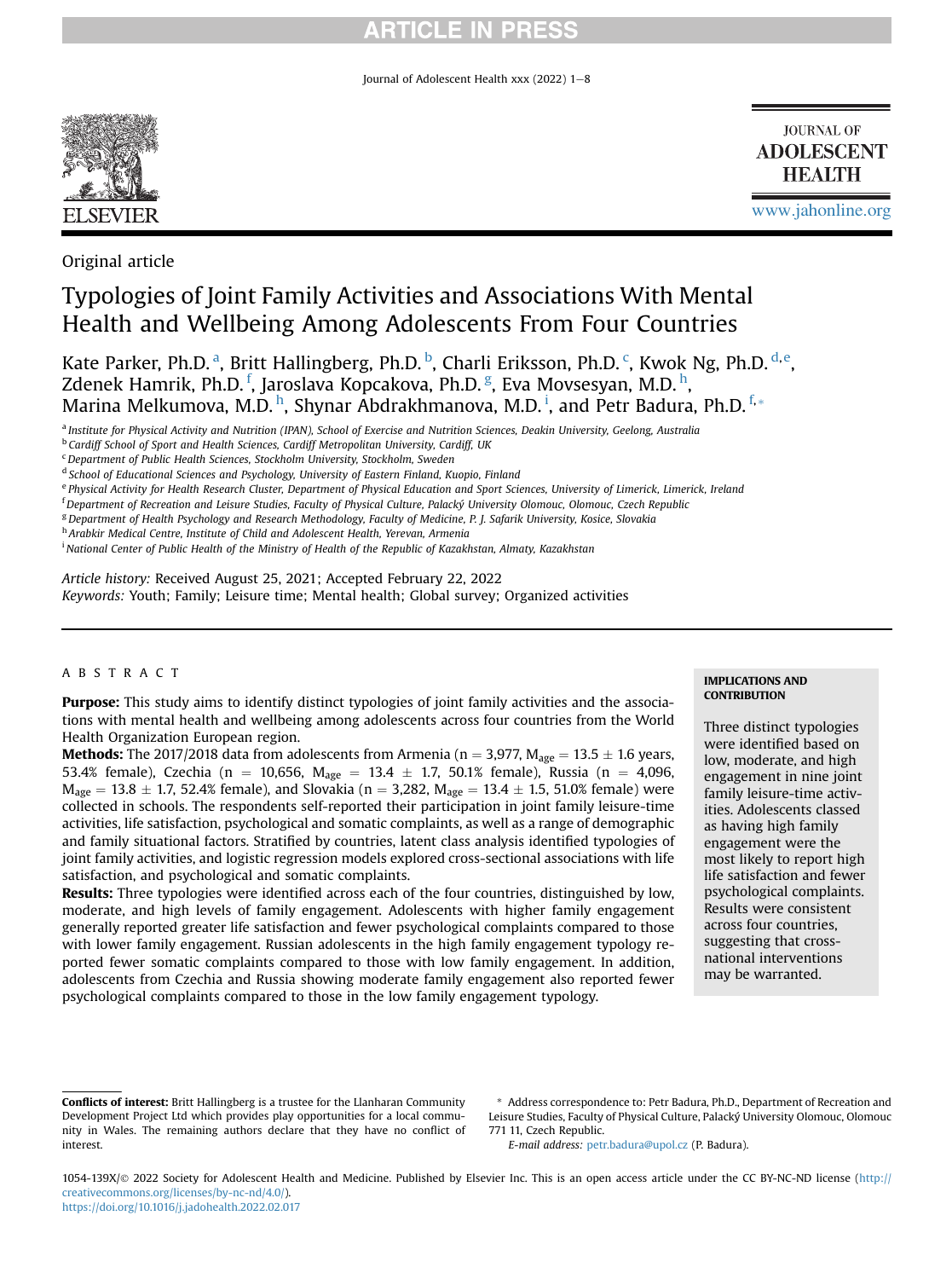2 K. Parker et al. / Journal of Adolescent Health xxx (2022) 1–8

**Discussion:** Our findings from four countries suggest that adolescents with high family engagement have greater life satisfaction and fewer psychological complaints, pointing toward a need for interventions to support family engagement among adolescents. Further research is needed to fully explore underlying mechanisms.

 2022 Society for Adolescent Health and Medicine. Published by Elsevier Inc. This is an open access article under the CC BY-NC-ND license (<http://creativecommons.org/licenses/by-nc-nd/4.0/>).

Adolescence is a crucial period of development during the transition from childhood to adulthood. Extensive psychological and physiological changes occur, adolescents develop independence, and relationships with peers and family dynamics evolve [[1](#page-7-0)]. The global deterioration of adolescent mental health over the last decade [\[2\]](#page-7-1) is concerning due to the negative impacts on development, and associated health consequences extending into adulthood [[1\]](#page-7-0). Therefore, investment in strategies to enhance adolescents' mental health and wellbeing is crucial.

A significant portion of adolescents' waking hours is spent outside of school, with their choice of leisure time-activities contributing to their development and general wellbeing [[3](#page-7-2)]. For example, organized leisure-time activities are associated with positive psychological benefits [\[3](#page-7-2)[,4](#page-7-3)]. Engaging in multiple types of leisure-time activities is also positively associated with mental wellbeing and inversely associated with unhealthy risk-taking behaviors [\[5\]](#page-7-4). Although the types of leisure-time activities engaged in during leisure time are important for positive mental wellbeing, so are the people who adolescents spend their time with  $[1,6]$  $[1,6]$  $[1,6]$ .

The desire for greater independence during adolescence can lead to conflicts with, and distancing from, family [\[7\]](#page-7-6). Yet, supportive relationships and communication throughout adolescence are protective for mental health and wellbeing [\[1,](#page-7-0)[6\]](#page-7-5). Positive parenting practices and parent-child communication are associated with fewer depressive symptoms, and higher emotional wellbeing and life satisfaction among adolescents [[8](#page-7-7)[,9\]](#page-7-8). Levin and Currie [[10\]](#page-7-9) also reported that the associations are stronger for parent-child communication than for family structure or affluence. In addition to communication and parenting practices, time spent together as a family in supportive environments is also beneficial for adolescents' emotional wellbeing.

Studies show that a higher level of joint family activities promotes adolescents' mental health, wellbeing, and quality of life, regardless of age, sex, socioeconomic differences, or family status [\[7,](#page-7-6)[11](#page-7-10)]. Furthermore, the types of activities that families engage in together are important. For example, Offer [\[12](#page-7-11)] demonstrated that productive and maintenance-type family activities (e.g., homework or household chores) were associated with lower wellbeing and higher stress levels among  $11-18$  year olds. Conversely, joint family recreational, or leisure-time, activities are associated with multiple benefits, including improved adolescents' self-esteem, promotion of empathy, and reduced involvement in risky behaviors in youth from 11 to 23 years of age [\[11,](#page-7-10)[13,](#page-7-12)[14\]](#page-7-13). In addition to these direct effects, engagement in joint family activities is potentially also reflected in other positive leisure pursuits the adolescents are involved in, such as organized activities, for  $11-15$ year olds [[15](#page-7-14)]. Thus, the assumed benefits of joint family leisuretime activities are two-fold such that experiences and values are learnt in joint family leisure, and are indirectly manifested in the remaining portions of leisure time.

To date, studies have looked at unique aspects of joint family activities during leisure time and adolescent mental health and wellbeing. However, these associations may differ according to participation in combinations of joint family activities. A growing body of research has explored the notion of typologies of leisuretime activities among adolescents aged  $12-18$  years [\[16](#page-7-15)], with consistent findings that mental health outcomes differ according to the combination of activities engaged in [[17,](#page-7-16)[18\]](#page-7-17). Researchers have explored typologies of parenting styles in association with adolescent mental health and wellbeing among  $12-18$  year olds [[9](#page-7-8)]. However, to the authors' knowledge, no studies have explored typologies of joint family activities and how mental health and wellbeing may differ between typologies. Therefore, this study aims to identify distinct typologies of joint family activities and associations with mental health and wellbeing (reflecting the first domain of the comprehensive framework of adolescent wellbeing) [[19](#page-7-18)] among adolescents from four countries from the World Health Organization (WHO) European region.

## Methods

### Study sample

The data for this study were drawn from four countries involved in Health Behaviour in School-aged Children (HBSC) study which is a WHO collaborative cross-national study with a standardized methodological approach. The member countries collect data on adolescents aged 11, 13, and 15 years adhering to the HBSC research protocol including sampling procedures, use of standardized questionnaire items, data coding, and processing methods [\[20\]](#page-7-19). All participating countries employ stratified cluster sampling strategy, with either schools or classes acting as primary sampling units, and schools were selected with probability proportional to size in the countries involved, except for Russia. Data were collected using questionnaires in the classroom setting. Respondents' participation is anonymous and voluntary, and participants are offered no incentives for taking part in the study. Informed consent is provided by school administrators, parents/guardians and informed assent is provided by adolescents. The study design has been approved by lead institutions or government agencies in each of the participating countries.

In the 2017/2018 data collection, there were 45 participating countries. The set of optional questions regarding the ways in which adolescents spent their leisure time were presented to the participants in Armenia, Czechia, Russia, and Slovakia. Nationally representative samples from these four countries were obtained including 24,542 respondents. The overall response rate was 85.3% (ranged from 53.6% in Russia to 97% in Czechia) and 81.7% (ranged from 70.5% in Slovakia to 88.1% in Armenia) at the school and individual level, respectively. Finally, 22,011 adolescents provided responses to the joint family and organized leisuretime activities and were eligible for the analyses.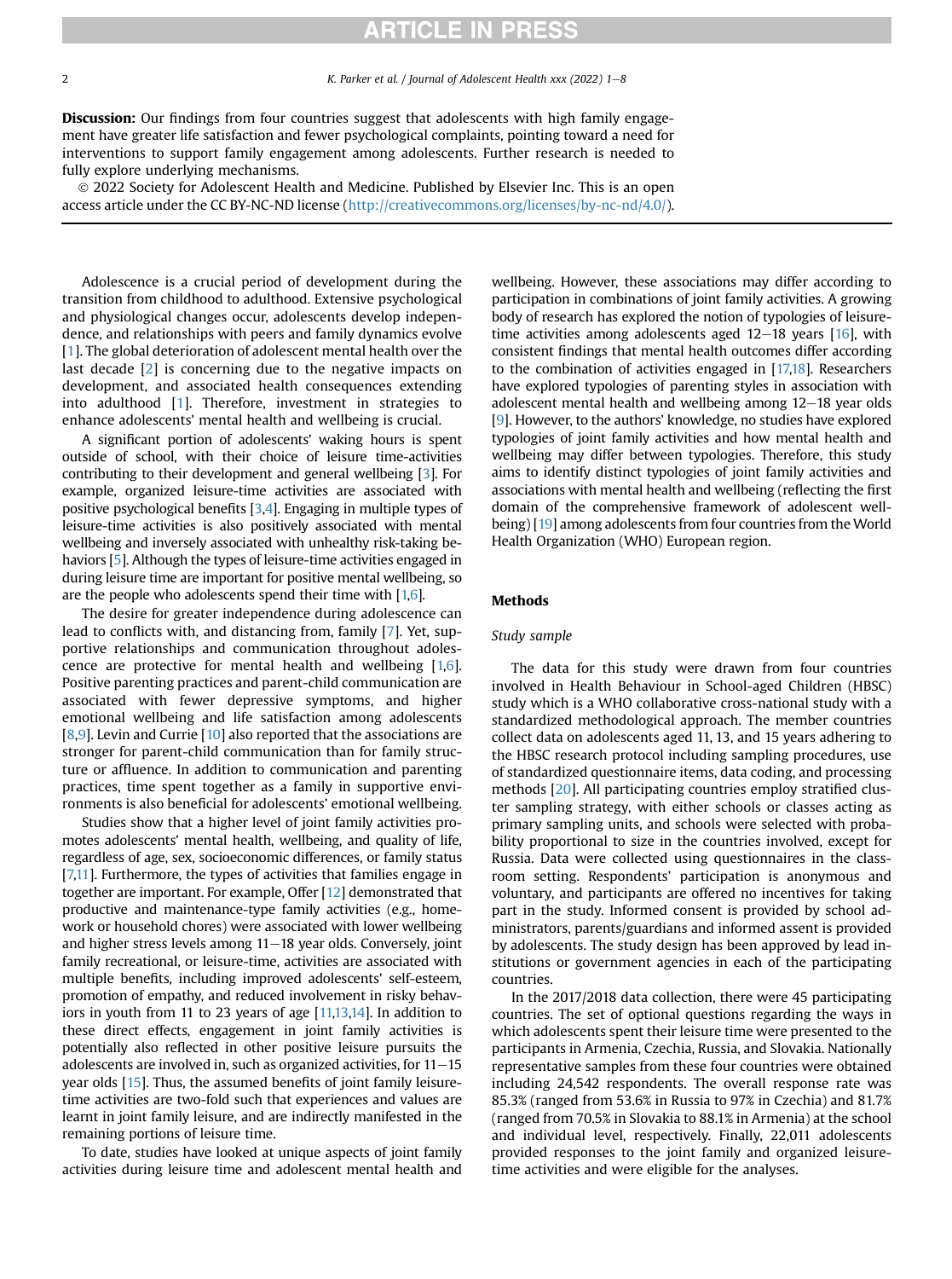### Measures

Mental health and wellbeing. Three indicators of mental health and wellbeing were assessed in the study. The Cantril's ladder indicated the level of adolescents' life satisfaction [\[10](#page-7-9)]. This visual analog 11-point scale ranges from  $0 =$  worst possible life to  $10 =$ best possible life. It is an easily understandable and a reliable instrument for adolescents with good convergent validity [[10\]](#page-7-9).

In addition, two subscales of the HBSC Symptoms Checklist [[21\]](#page-7-20) were used. Participants reported the frequency ( $0 =$  rarely or never to  $4 =$  about every day) of four somatic complaints (e.g., headaches, stomach-aches) and four psychological complaints (e.g., feeling low, bad temper/irritability) experienced in the last 6 months. Sum scores  $(0-16)$  were computed for each of the subscales separately ( $\alpha = 0.65$  and 0.73 in this sample, respectively), with higher scores indicating more frequently experienced complaints. The measure was reported to have good internal and convergent validity [\[22\]](#page-7-21), and adequate test-retest reliability [\[23\]](#page-7-22).

Joint family activities. Participants reported their frequency of participation in nine joint family activities by responding to the question "How often do you and your family usually do each of these things all together?" (response options: everyday, most days, about once a week, less often, never). The included activities are shown in [Figure 1.](#page-2-0) Responses were dichotomized to indicate joint family activity participation at least once per week (1) or less often or not at all (0). The measure showed acceptable internal consistency and a positive association with parentreported joint family time [[24](#page-7-23)].

Family support and communication. Participants responded to four family-related items of the Zimet's Multidimensional Scale of Perceived Social Support, with Likert response options from 1 (very strongly disagree) to 7 (very strongly agree)  $[25]$ . Responses were summed to create an overall family support score. This scale has moderate construct validity and good internal and testretest reliability [\[25\]](#page-7-24).

In addition, adolescents indicated how easy it was for them to talk about things that really bothered them with their father, stepfather (or mother's partner), mother, and stepmother (father's partner). Five response options were: I do not have or see this person  $(0)$ ; very difficult  $(1)$ ; difficult  $(2)$ ; easy  $(3)$ ; and very easy (4). The highest of the responses for father or stepfather then represented communication with father and the same procedure was used to categorize communication with mother [[26](#page-7-25)]. The two resulting variables were then dichotomized as very easy/easy versus very difficult/difficult and combined into a single variable representing ease of parent-adolescent communication coded as "parents easy to talk to," "one parent easy to talk to," and "parents difficult to talk to," as previously described [[27\]](#page-7-26). The validity ( $r$ 's  $> 0.5$  with the Inventory of Parent and Peer Attachment) and reliability (Cronbach  $\alpha = 0.8$ ) of this measure were assessed internally in the HBSC network and have yet to be published.

Participation in organized leisure-time activities. Participants responded yes  $(1)$  or no  $(0)$  to the question "In your leisure time, do you do any of these organized activities?" to indicate whether they participate in the following organized leisure-time activities: team sports, individual sports, art school/club, youth organizations, leisure centers or after-school clubs, and religious activities. This item has previously shown to be reliable among adolescents [[28](#page-7-27)]. The "yes" responses were summed to create an overall indication of breadth of participation in leisure-time organized activities, with possible score ranging from 0 to 6.

<span id="page-2-0"></span>

Figure 1. Item response probability plot for typologies of joint family activities.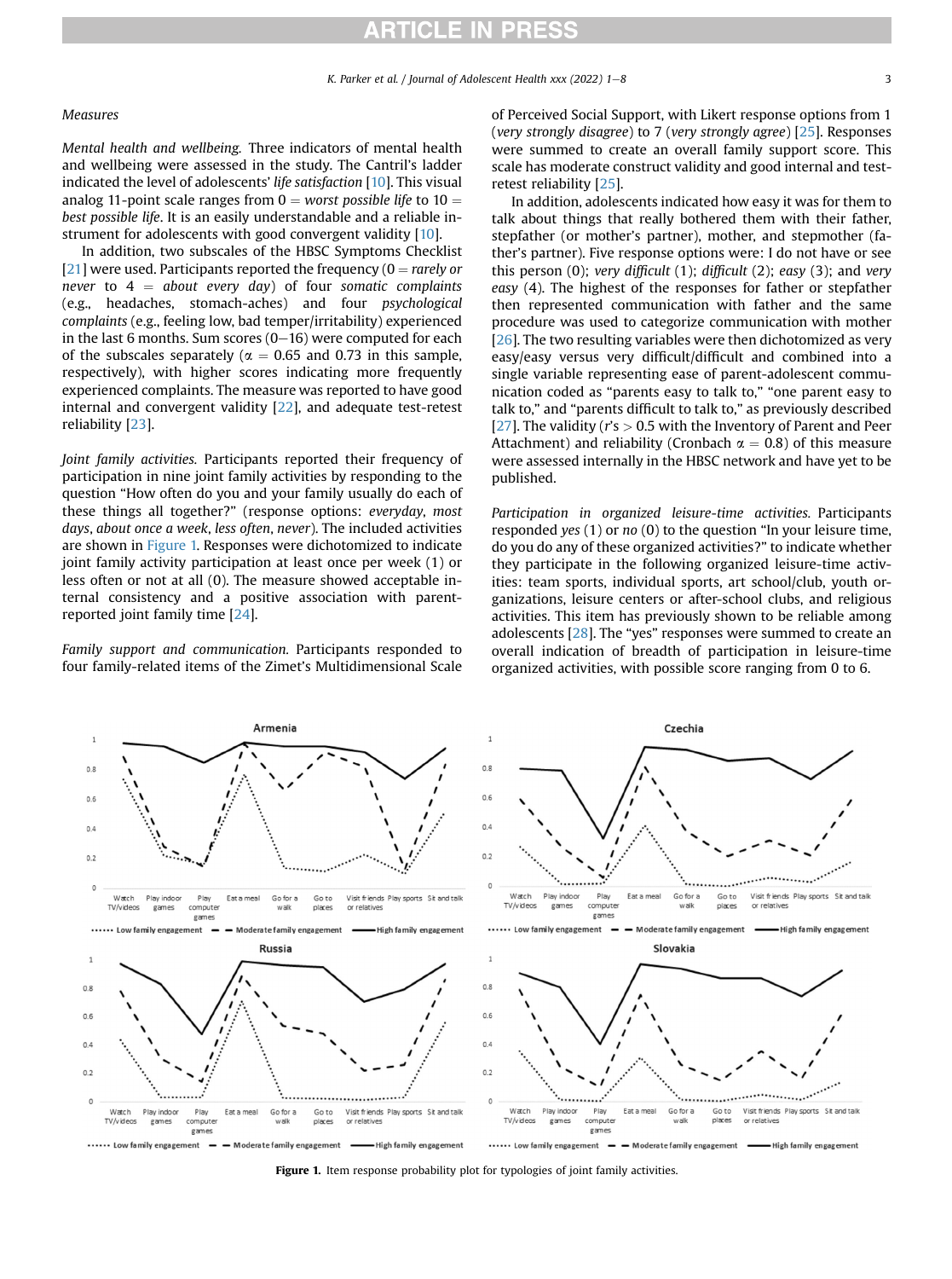Demographic variables. In addition to sex (male or female) and age, the respondents were asked to complete the validated Family Affluence Scale (FAS III) [[29\]](#page-7-28). FAS III comprises six items allowing to estimate families' socioeconomic status based on number of cars, bathrooms, computers/laptops, and foreign holidays in the last 12 months, ownership of a dishwasher, and having one's own bedroom. Armenia used the previous version of the scale, i.e., FAS II, which comprises of four items (the dishwasher and bathroom items were not included). To account for this discrepancy, item scores were summed and, after stratification by country, transformed into a ridit score  $(0-1)$ [[8\]](#page-7-7), which represents adolescents' relative socioeconomic status in their respective country and is considered the gold standard to assess cross-national comparisons in the HBSC study [[29](#page-7-28)].

Moreover, adolescents' family structure was assessed by asking them who they live with at the home where they live most of the time. Response options covered the following: mother, father, stepmother, stepfather, someone else (e.g., siblings, grandparents), and foster or children's home. Four family structure categories were created: both parents, stepfamily, single parent family, and nonparent family as in previous studies [\[3](#page-7-2)].

#### Statistical analysis

All analyses were stratified by country. To identify family activity typologies, Mplus (v.8) was used to conduct Latent Class Analysis (LCA) based on the nine joint family activities. Mplus manages missing data using maximum likelihood estimation and the LCA was conducted using all available data (missingness ranged from 0.4% to 3.4%) for all participants who provided a response to at least one of the joint family activities items. Six LCA models, each specifying a different number of classes  $(2-7)$ , were analyzed with a range of statistical indicators used to identify the optimal solution for each country. These included Akaike Information Criteria (lower number indicates a better model fit) [[30](#page-7-29)], Bayesian Information Criteria (lower number indicates a better model fit) [\[31\]](#page-7-30), Entropy (higher number indicates a greater precision of model fit) [\[32\]](#page-7-31), Lo-Mendel Rubin  $(p < .05$  indicates that n-1 is a better fit than n class model) [[33](#page-7-32)], and distribution of class sizes.

Once the optimal solution was identified, data were imported into STATA (v.16) for further analyses. Logistic regression models explored differences in demographic characteristics (age, sex, family affluence, and structure), family-related variables, and organized leisure-time activity participation between adolescents in each of the family activity typologies.

Linear regression models then assessed associations between family activity typology membership and adolescent mental health and wellbeing (life satisfaction, somatic complaints, and psychological complaints). First, an unadjusted model (model 1) examined bivariate associations. Demographic characteristics, family support and communication, and breadth of organized leisure-time activity participation were assessed for multicollinearity prior to conducting an adjusted model (model 2) to ensure there was no potential impact on the findings (variance inflation factors ranged from 1.01 to 1.09 indicating minimal or no collinearity). Unstandardized beta coefficients are reported.

### Results

The analytical sample included 3,977 adolescents from Armenia (mean age  $= 13.5 \pm 1.6$  years, 53.4% female), 10,656 from Czechia (mean age  $= 13.4 \pm 1.7$ , 50.1% female), 4,096 from Russia (mean age  $= 13.8 \pm 1.7$ , 52.4% female), and 3,282 from Slovakia (mean age  $= 13.4 \pm 1.5$ , 51.0% female).

### Typologies of joint family activities

Across the countries, the three-class solution was found to be optimal (see Supplementary Table 1). As can be seen in the item-response probability plots ([Figure 1\)](#page-2-0), typologies were labelled based on clear distinctions between them and characterized by low, moderate, and high family engagement across each of the activities. Armenian adolescents in the "moderate family engagement" typology were somewhat distinct in their joint family activity participation, with a higher likelihood of engaging in social type activities as a family (e.g., going to places, sitting and talking, and visiting friends or relatives) compared to the other countries. Consistently, across all countries and typologies, eating meals, watching TV, and sitting and talking together were the most performed joint family activities. Conversely, playing sports, computer games, and indoor games were among the least performed activities.

## Joint family activity typologies and demographic, family-, and leisure-related variables

[Table 1](#page-4-0) shows that there were significant differences in all demographic characteristics, family support and communication, and participation in organized leisure-time activities between the three typologies across all countries, except for family structure in Russia. Specifically, the level of engagement in family activities was higher in boys, younger adolescents, and those from families of higher socioeconomic position, compared with girls, older adolescents, and families of lower socioeconomic position. Adolescents who were members of the "high family engagement" typology more frequently reported that it was easy to talk to their parents. Moreover, the proportion of adolescents involved in multiple organized leisure-time activities was greater among those in the "high family engagement" typology compared to those in the "low family engagement" typology. These differences were subsequently adjusted for as potential confounders in further analyses.

## Mental health and wellbeing associations with joint family activity typologies

[Table 2](#page-5-0) presents the results of the linear regression models. Model 1 provides the crude regression coefficients of joint family activity typologies with mental health and wellbeing. Results for model 2 (fully adjusted) are reported in the text. Compared with model 1, the size of coefficients has attenuated after adjustment for sociodemographic factors, family environment variables, and participation in organized leisure-time activities. Across all countries, compared to the "low family engagement" typology, adolescents in the "moderate family engagement" and "high family engagement" typologies reported higher life satisfaction  $(\beta$  ranged from 0.23 to 1.12). Adolescents from Russia who were in the "high family engagement" typology reported fewer somatic complaints compared to those in the "low family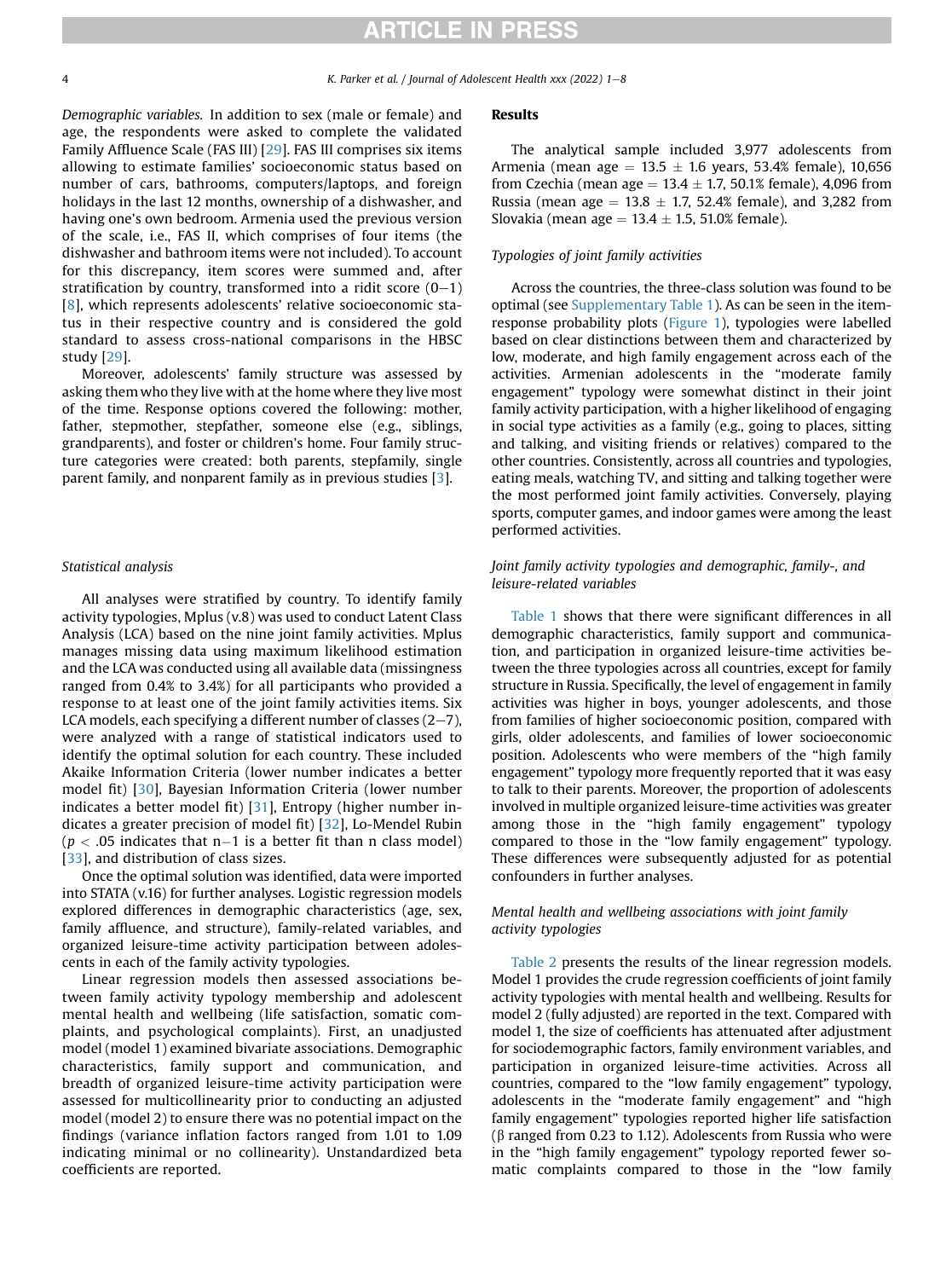## K. Parker et al. / Journal of Adolescent Health xxx (2022)  $1-8$  5

#### <span id="page-4-0"></span>Table 1

Adolescent characteristics and leisure time organized activity engagement by country and typology membership

| Joint family activity<br>typologies            | Age <sup>a</sup> | Sex      | Family affluence <sup>b</sup> | Family structure <sup>c</sup> | Family support <sup>d</sup> | Parent-adolescent<br>communication | Organized<br>leisure-time<br>activities |
|------------------------------------------------|------------------|----------|-------------------------------|-------------------------------|-----------------------------|------------------------------------|-----------------------------------------|
|                                                | Mean (SD)        | % Female | Mean (SD)                     | % Both parents                | Mean (SD)                   | % Parents<br>easy to talk to       | % More than<br>one activity             |
| Armenia ( $n = 3.977$ )                        | 13.53 (1.62)     | 53.38    | 0.50(0.28)                    | 90.14                         | 23.70 (7.15)                | 76.74                              | 36.33                                   |
| Low family engagement<br>$(n = 1,495)$         | 13.76 (1.60)     | 52.78    | 0.45(0.28)                    | 87.15                         | 23.17 (6.93)                | 68.02                              | 31.91                                   |
| Moderate family<br>engagement<br>$(n = 1,465)$ | 13.68 (1.58)     | 50.78    | 0.52(0.28)                    | 91.48                         | 24.34 (6.75)                | 77.28                              | 33.72                                   |
| High family engagement<br>$(n = 1,017)$        | 13.02(1.59)      | 46.02    | 0.53(0.29)                    | 92.59                         | 23.56 (7.92)                | 88.32                              | 46.61                                   |
| Czechia ( $n = 10,656$ )                       | 13.43 (1.65)     | 50.08    | 0.50(0.28)                    | 69.94                         | 20.22 (8.91)                | 63.59                              | 52.88                                   |
| Low family engagement<br>$(n = 5,083)$         | 13.90 (1.49)     | 49.48    | 0.48(0.28)                    | 67.69                         | 19.69 (8.17)                | 51.94                              | 44.46                                   |
| Moderate family<br>engagement<br>$(n = 4,335)$ | 13.12 (1.64)     | 52.36    | 0.51(0.29)                    | 72.23                         | 21.08 (9.11)                | 71.05                              | 58.57                                   |
| High family engagement<br>$(n = 1,238)$        | 12.57(1.49)      | 46.53    | 0.54(0.29)                    | 71.21                         | 19.43 (10.70)               | 85.30                              | 67.53                                   |
| Russia ( $n = 4,096$ )                         | 13.79 (1.67)     | 52.42    | 0.50(0.29)                    | 68.56                         | 22.20 (7.03)                | 68.01                              | 45.63                                   |
| Low family engagement<br>$(n = 2,178)$         | 14.17 (1.57)     | 52.89    | 0.46(0.28)                    | 67.17                         | 21.02 (6.94)                | 57.40                              | 36.96                                   |
| Moderate family<br>engagement<br>$(n = 1,434)$ | 13.49 (1.65)     | 53.28    | 0.52(0.28)                    | 69.71                         | 23.35 (6.68)                | 77.79                              | 51.26                                   |
| High family engagement<br>$(n = 484)$          | 13.00(1.69)      | 47.73    | 0.60(0.28)                    | 71.46                         | 24.16 (7.43)                | 86.71                              | 67.98                                   |
| Slovakia ( $n = 3,282$ )                       | 13.44 (1.51)     | 51.04    | 0.50(0.29)                    | 75.30                         | 23.18 (6.56)                | 67.26                              | 48.48                                   |
| Low family engagement<br>$(n = 1,054)$         | 13.85 (1.45)     | 52.75    | 0.48(0.28)                    | 72.85                         | 20.77 (7.08)                | 48.64                              | 38.61                                   |
| Moderate family<br>engagement<br>$(n = 1,526)$ | 13.34 (1.50)     | 53.54    | 0.50(0.29)                    | 77.84                         | 24.27 (5.50)                | 71.29                              | 47.51                                   |
| High family engagement<br>$(n = 702)$          | 13.01 (1.46)     | 48.71    | 0.54(0.29)                    | 73.43                         | 24.56 (6.86)                | 86.34                              | 65.38                                   |

Statistically significant differences compared to the "low family engagement" typology at  $p < .05$  based on regression results are highlighted in bold.

<sup>a</sup> Range = 11–16 years.<br><sup>b</sup> Range = 0–1.<br><sup>c</sup> Percentage of respondents living with both parents.

 $d$  Range =  $7 - 28$ .

engagement typology ( $\beta = -0.49$ ). No other statistically significant differences in somatic complaints were observed between typologies. In all countries, adolescents in the "high family engagement" typology reported fewer psychological complaints compared to those in the "low family engagement" typology  $(\beta)$ ranging from  $-0.66$  to  $-1.16$ ). Additionally, adolescents from Czechia and Russia who were in the "moderate family engagement" typology also reported fewer psychological complaints compared to those in the "low family engagement" typology  $(\beta = -0.36$  and  $-0.44$ , respectively).

#### Discussion

This study found descriptively similar typologies of joint family activities across four countries from the WHO European region, distinguished by low, moderate, and high engagement in nine distinct leisure-time activities. Demographic characteristics, family support, parent-child communication, and organized activity participation were also consistent across countries, as were the associations between typologies and life satisfaction, psychological complaints, and null findings for somatic complaints.

Regardless of typology, and consistent with existing literature [[34](#page-7-33)], our findings show that the most common joint family activities are eating a meal together, sitting and talking about things together, and watch TV or videos together. Similar to findings from Badura et al. [[15\]](#page-7-14), adolescents who were moderately and highly involved in joint family activities also had greater involvement in organized leisure-time activities compared to those with low involvement in joint family activities. Parental knowledge of children's leisure preferences, facilitated by communication during joint family activities, may be a mechanism through which parents can support adolescents' developing interests by directly supporting their organized activity involvement through increasing motivation to engage in specific activities [\[35\]](#page-7-34).

Our findings also reiterate important considerations regarding adolescents' family support and structure [[13\]](#page-7-12). Consistently across all four countries, compared with the low family engagement typology, adolescents with moderate and high levels of leisure-time family engagement reported easier parent-child communication and were from higher family affluence. It is possible that broader options of leisure-time pursuits available among mid-to-high socioeconomic classes of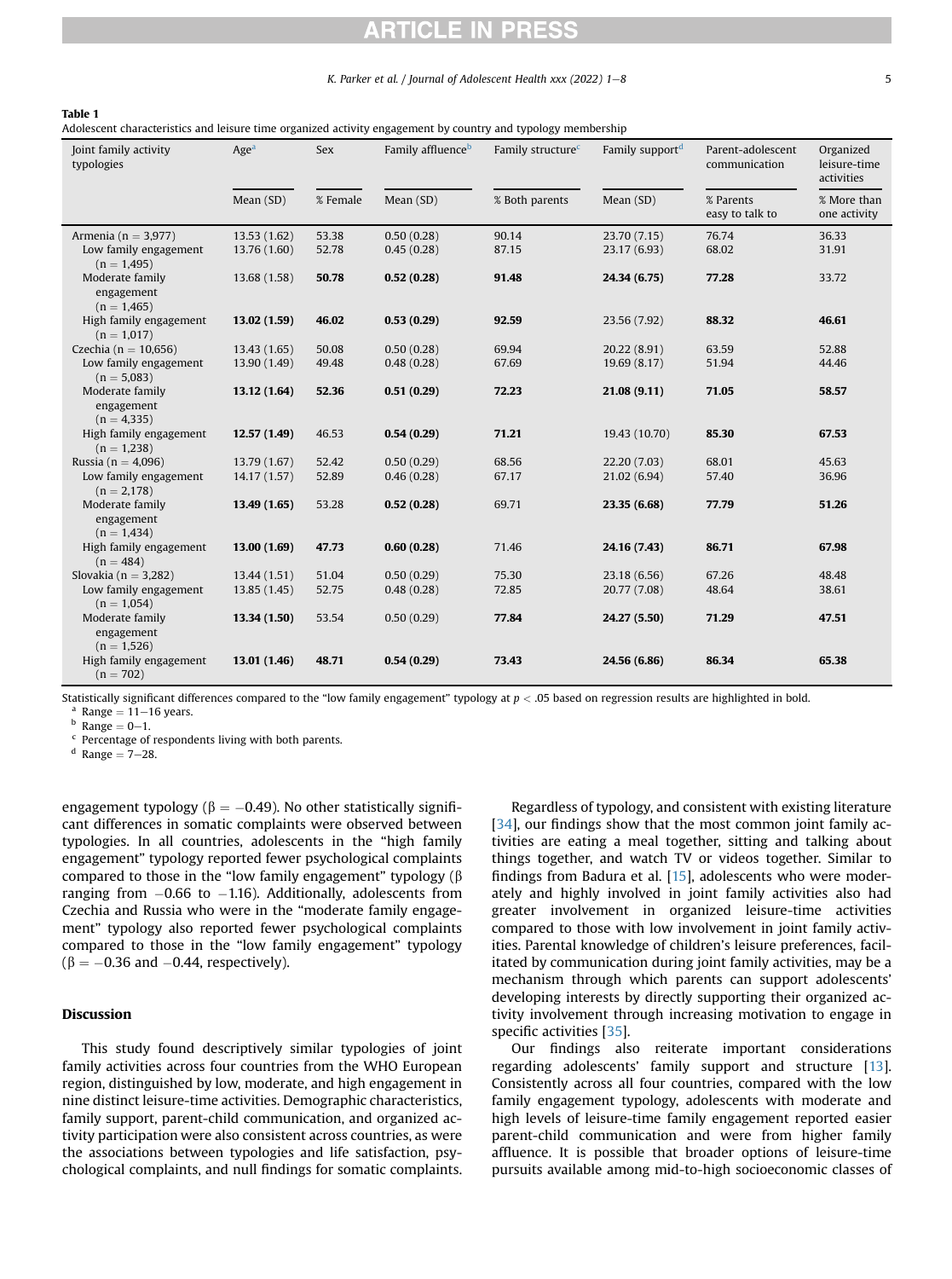6 K. Parker et al. / Journal of Adolescent Health xxx (2022) 1–8

<span id="page-5-0"></span>Table 2 Adjusted associations between joint family activity typologies and mental health and wellbeing outcomes

| Joint family                                       | Model 1: Unadjusted results              |                                                                                                                                                                                    |                                                                                        | Model 2: Adjusted results                |                                           |                                                 |  |
|----------------------------------------------------|------------------------------------------|------------------------------------------------------------------------------------------------------------------------------------------------------------------------------------|----------------------------------------------------------------------------------------|------------------------------------------|-------------------------------------------|-------------------------------------------------|--|
| activity<br>typologies                             | Life<br>satisfaction<br>$\beta$ (95% CI) | Somatic<br>complaints<br>$\beta$ (95% CI)                                                                                                                                          | Psychological<br>complaints<br>$\beta$ (95% CI)                                        | Life<br>satisfaction<br>$\beta$ (95% CI) | Somatic<br>complaints<br>$\beta$ (95% CI) | Psychological<br>complaints<br>$\beta$ (95% CI) |  |
| Armenia <sup>a</sup><br>Low family<br>engagement   | Reference                                | Reference                                                                                                                                                                          | Reference                                                                              | Reference                                | Reference                                 | Reference                                       |  |
| Moderate<br>family<br>engagement                   |                                          | <b>0.52</b> $(0.40-0.65)$ -0.38 $(-0.62 \text{ to } -0.14)$ -0.48 $(-0.79 \text{ to } -0.16)$ 0.42 $(0.28-0.57)$ -0.16 $(-0.35 \text{ to } 0.02)$ -0.25 $(-0.59 \text{ to } 0.08)$ |                                                                                        |                                          |                                           |                                                 |  |
| High family<br>engagement<br>Czechia <sup>a</sup>  |                                          | <b>0.70 (0.56-0.84)</b> $-0.24$ ( $-0.51$ to 0.03)                                                                                                                                 | $-1.16$ (-1.52 to -0.81) 0.51 (0.34-0.68) -0.17 (-0.38 to 0.05) -0.66 (-1.06 to -0.27) |                                          |                                           |                                                 |  |
| Low family<br>engagement                           | Reference                                | Reference                                                                                                                                                                          | Reference                                                                              | Reference                                | Reference                                 | Reference                                       |  |
| Moderate<br>family<br>engagement                   |                                          | 0.62 (0.56-0.69) -0.33 (-0.44 to -0.22) -0.89 (-1.05 to -0.73) 0.29 (0.22-0.36) -0.05 (-0.17 to 0.06) -0.36 (-0.52 to -0.20)                                                       |                                                                                        |                                          |                                           |                                                 |  |
| High family<br>engagement<br>Russia <sup>b</sup>   |                                          | 1.01 (0.91 - 1.12) -0.43 (-0.61 to -0.26) -1.57 (-1.82 to -1.32) 0.54 (0.43 -0.65) -0.04 (-0.23 to 0.14) -0.74 (-1.00 to -0.48)                                                    |                                                                                        |                                          |                                           |                                                 |  |
| Low family<br>engagement                           | Reference                                | Reference                                                                                                                                                                          | Reference                                                                              | Reference                                | Reference                                 | Reference                                       |  |
| Moderate<br>family<br>engagement                   |                                          | 1.00 (0.87-1.13) -0.47 (-0.71 to -0.24) -1.18 (-1.45 to -0.90) 0.55 (0.42-0.68) -0.13 (-0.38 to 0.12) -0.44 (-0.72 to -0.16)                                                       |                                                                                        |                                          |                                           |                                                 |  |
| High family<br>engagement<br>Slovakia <sup>a</sup> |                                          | 1.91 (0.72-2.10) -0.92 (-1.28 to -0.57) -2.30 (-2.71 to -1.89) 1.12 (0.93-1.32) -0.49 (-0.87 to -0.10) 1.16 (-1.58 to -0.74)                                                       |                                                                                        |                                          |                                           |                                                 |  |
| Low family<br>engagement                           | Reference                                | Reference                                                                                                                                                                          | Reference                                                                              | Reference                                | Reference                                 | Reference                                       |  |
| Moderate<br>family<br>engagement                   |                                          | <b>0.64</b> (0.51-0.78) -0.50 (-0.76 to -0.25) -0.87 (-1.17 to -0.57) 0.23 (0.09-0.37) 0.03 (-0.23 to 0.30) -0.13 (-0.43 to 0.18)                                                  |                                                                                        |                                          |                                           |                                                 |  |
| High family<br>engagement                          |                                          | 1.08 $(0.92-1.25)$ -0.76 $(-1.07$ to $-0.45)$ -1.66 $(-2.03$ to $-1.30)$ 0.50 $(0.32-0.67)$ -0.13 $(-0.47$ to 0.21) $-0.72$ $(-1.12$ to $-0.32)$                                   |                                                                                        |                                          |                                           |                                                 |  |

Statistically significant ( $p < .05$ ) coefficients are highlighted in bold.<br>CI = confidence interval.

<sup>a</sup> Model 2 (Armenia, Czechia, and Slovakia) adjusted for sex, age, family affluence, family structure, family support, ease of parent-adolescent communication, and breadth of organized leisure time activity participation.

**b** Model 2 (Russia) adjusted for sex, age, family affluence, family support, ease of parent-adolescent communication, and breadth of organized leisure time activity participation.

population manifest in more time spent together as family. In addition, it seems that a lack of "financial constraints" in a family is positively reflected through the overall family atmosphere, which in turn might result in the willingness to engage in family leisure activities. This complements the results of a Norwegian study reporting that easiness of family communication and level of family support increase with self-reported wealth [[36](#page-7-35)].

With regard to family structure, we found that adolescents reporting moderate and high levels of family engagement were more likely to live with both parents. This held true except for Russian adolescents. This exception might be explained by relatively common culture of living in multigenerational families in Russia that possibly supports participation in joint family activities even in single-parent families [\[37](#page-7-36)]. The relationship between joint family activities and family structure and communication is likely bidirectional. Not only are typical or well-functioning families likely to spend more time together [[13\]](#page-7-12) but also spending more time together is associated with enhanced family bonding and relationships [[38](#page-7-37)].

Our findings corroborate existing research [[11,](#page-7-10)[13](#page-7-12)[,14](#page-7-13)] and highlight that adolescents who engage in higher levels of joint family activities are less likely to report psychological complaints and more likely to report greater life satisfaction. The current study results extend those of Bartko and Eccles [[17\]](#page-7-16) who reported that adolescents characterized as "high involved" in multiple activities had the highest psychological resilience, and those characterized as being "uninvolved" had the highest depressive symptomatology, along with internalizing and externalizing problems. Our findings also add to those of Moore et al. [\[6](#page-7-5)] who found that peer support during adolescence was associated with more positive health and wellbeing outcomes among those with high family support. Combined, these findings emphasize the importance for adolescents to not only engage in leisure-time activities, but to do so with family. Uncertainty and transitioning roles and responsibilities, spending leisure time with family can enhance their life satisfaction, which in turn may minimize negative developmental or future health consequences [[1](#page-7-0)]. Apart from Russian adolescents, no differences in the reporting of somatic complaints were found between typologies. This is unsurprising as engaging in activities together is unlikely to reduce physical pains or aches, but perhaps that meaningful time spent together may help adolescents to manage or react to these symptoms in a more positive manner. An additional explanation may be that aches and pains are less likely to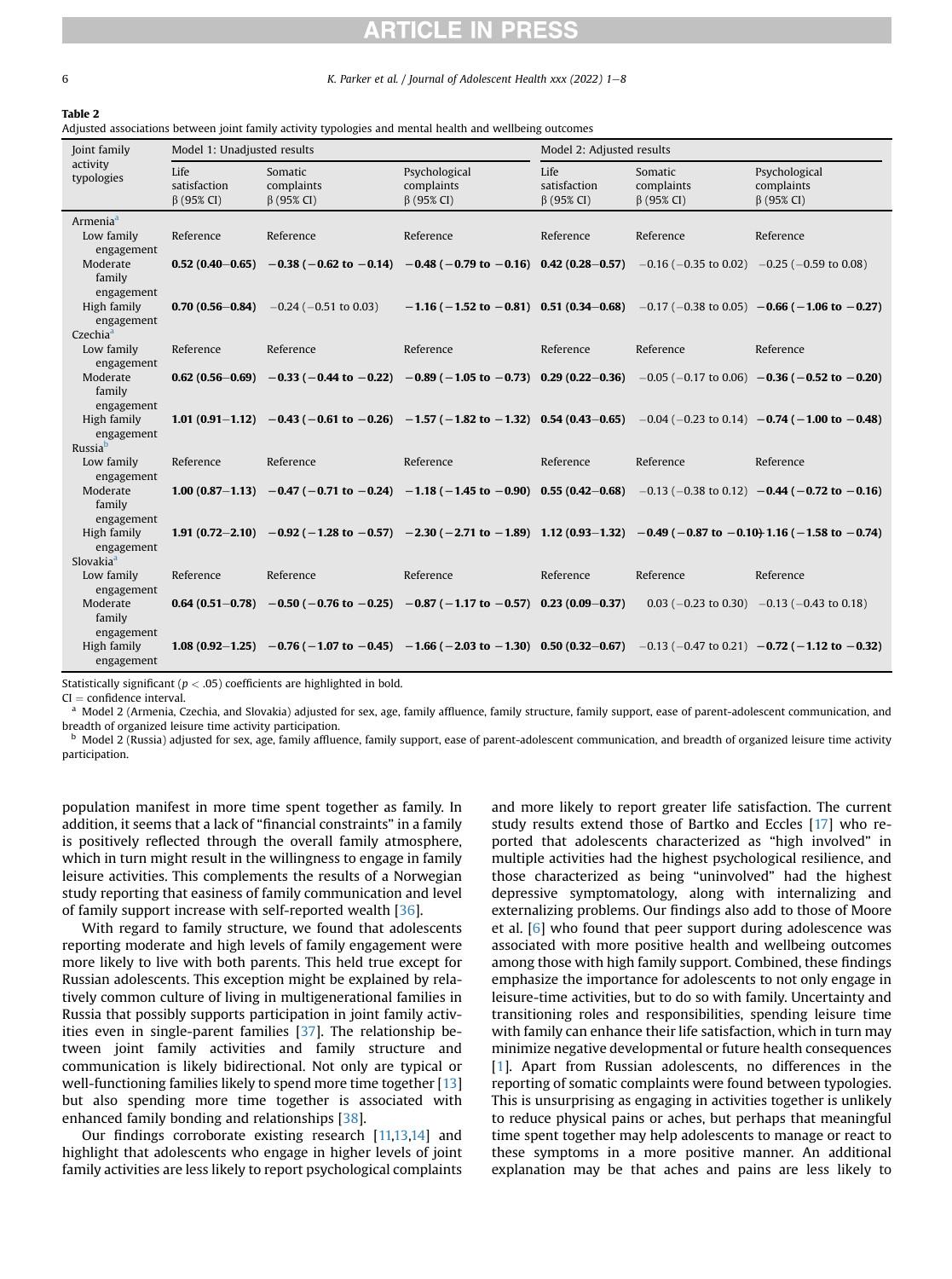influence how the more prominent but less physically demanding activities take place (e.g., eating together, sitting and talking together, and watching TV or videos together).

Our study has several implications for practice. Family leisure time is often used as a platform to deliver family-based interventions to improve family relationships and wellbeing due its shared enjoyment, which has been suggested to support adherence to programs [\[38\]](#page-7-37). Our findings highlight that interventions delivered through, or framed as, family leisure activities should consider differences between families which may impact engagement. Barriers may be present due to family resources, composition, and communication or due to time demands in the context of pre-existing high levels of engagement. As some of these are differences linked with inequalities, such targeted interventions should be developed in collaboration with families, in order to understand how the programs can best be implemented to support outcomes, otherwise they may potentially adversely impact pre-existing quality leisure time. Finally, learning can take place from families with existing high levels of engagement across cultures, to understand the key components of quality leisure time that are associated with beneficial outcomes such as those identified in our study. Such refinement of theory on family relationships, well-being, and health, and how it ties to leisure time use can help to better design theoryinformed, family-, and leisure-based interventions and target public policy and support on the national, and especially local and community levels. This could be especially important in the light of the ongoing COVID-19 pandemics, which has reportedly distorted family routines, including amount of time both adolescents and adults had to spend together [[39](#page-7-38)[,40\]](#page-7-39).

### Strengths and limitations

The HBSC study utilizes a standard methodology in each participating country including cluster sampling of school classes to select a nationally representative sample of young people to complete the standard international questionnaire. The required sample sizes are large enough for monitoring and analytic purposes, allowing the generalizability of the findings. Although self-report by nature, the survey items have been piloted among young people, undergone rigorous language translation procedures, and their psychometric properties have been tested before inclusion in HBSC surveys, thus enabling cross-country research. However, the leisure-related questions offered a predetermined set of activities, so some other activities undertaken by adolescents themselves or together with their families might have not been captured by our analyses. Another strength of the present study is that it goes beyond looking at each distinct activity and highlighting the importance of combinations of activities for achieving joint family activity typologies. However, it could be of interest to investigate whether specific types of joint family activities are more important for adolescents' wellbeing than others in future research.

The cross-sectional nature of the HBSC study limits the possibility to make inferences about direction of relationships. There is a possibility that the associations we observed are actually reverse, i.e., the adolescents who do not feel well avoid participation in leisure-time activities, both with family and on their own. It would be meaningful to investigate the longitudinal relationships between variables throughout adolescence and into adulthood in order to understand the direction between them, as well as their underlying mechanisms.

All four countries involved in our study are geographically located in the east of the WHO European region, and until 1990, they belonged to the former Eastern Bloc, which may limit the generalizability of the results. On the other hand, there are significant cultural and historical differences between the countries, and socioeconomic transformation in the past 30 years highlighted the socioeconomic differences. Although Czechia and Slovakia are classified as high-income countries, Armenia and Russia are upper-middle-income. Additional countries from different WHO regions should be researched to draw more comprehensive conclusions.

## Conclusion

This study identified three distinct typologies of joint family leisure-time activities among adolescents living in Armenia, Czechia, Russia, and Slovakia, each distinguished based on low, moderate, and high levels of engagement. Consistently across countries, the level of family engagement was highest among boys, younger adolescents, adolescents from families of higher socioeconomic position, those who reported that it was easy to talk with both parents, and those participating in multiple organized leisure-time activities. Regardless of country, adolescents with greater engagement in joint family activities were less likely to report psychological complaints and more likely to report greater life satisfaction. The consistency in findings across countries with diverse socioeconomic and cultural backgrounds highlight the need for further research to understand the mechanisms driving these beneficial outcomes. Our findings can also help to better design family- and leisure-based interventions and programs on the national, as well as local and community levels. This could serve as a tool for adolescent wellbeing promotion, provided that such interventions account for distinct characteristics among families.

### Acknowledgments

HBSC is an international study carried out in collaboration with WHO/EURO. For the 2017/2018 survey, the International Coordinator was Jo Inchley (University of Glasgow) and the Data Bank Manager was Professor Oddrun Samdal (University of Bergen). The present study used data from four countries involved in the 2017/2018 survey conducted by the following Principal Investigators: Sergey Sargsyan and Marina Melkumova (Armenia), Michal Kalman (Czech Republic), Anna Matochkina (Russia), and Andrea Madarasová Gecková (Slovakia). We would also like to express our gratitude to staff and pupils of the schools that took part in the survey.

#### Funding Sources

This work was supported by the Czech Science Foundation (reg. no. 20-25019S) and The Ministry of Education, Youth and Sports (Inter-Excellence, LTT18020).

## Supplementary Data

Supplementary data related to this article can be found at [https://doi.org/10.1016/j.jadohealth.2022.02.017.](https://doi.org/10.1016/j.jadohealth.2022.02.017)